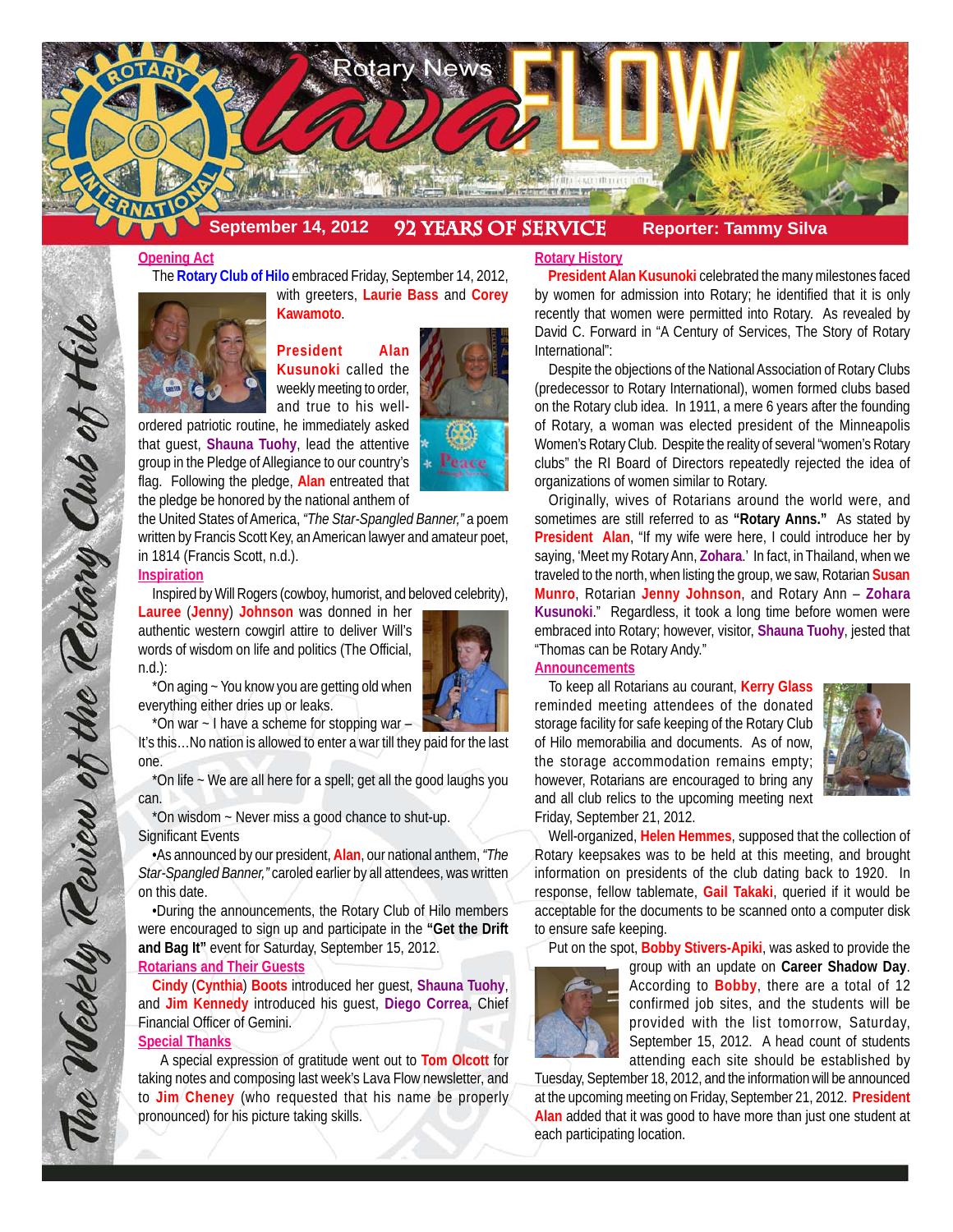## *Birthdays:*

**Yoko Hayano** September 3 **Bob Fox** September 5 **John McElvaney** September 8 **Craig Shikuma** September 9 **Cel Ruwethin** September 10 **Cindy Boots** September 14 **Tim Beatty** September 22 **Sam Wallis Jr.** September 22 **Aki Watanabe** September 24 **Doug Arnott** September 29

# *Club Anniversary:*

**Tom Olcott** September 1 **Joe Hanley Jr.** September 4 **Jimmy Yagi** September 17 **Ian Birnie** September 20 **Newton Chu** September 22 **Jerry Watanabe** September 22 **Tim Beatty** September 27 **Corey Kawamoto** September 27

#### *Wedding Anniversary:*

**Tim & Kanoa Beatty** September 2 **Helen & Don Hemmes** September 2 **Rand & Joann Mundo** September 6 **Misti & James Tyrin** September 8 **Alan & Zohra Kusunoki** September 20

#### *Announcements:*

**Fri. Sept. 21 Dave Berry District 5000 Foundation Thurs. Sept. 27 Club Social - Wailoa Park TBA Fri. Sept. 28 No Meeting Fri. Oct. 5**

**Kevin Hopkins Pacific Aquaculture & Coastal Resources Center**

| Immediate Past President  Joe Hanley              |  |
|---------------------------------------------------|--|
|                                                   |  |
|                                                   |  |
|                                                   |  |
|                                                   |  |
| Club Administration  Tom Brown                    |  |
| Service Projects  Mitchell Dodo                   |  |
| Rotary Foundations  Susan Munro                   |  |
| Membership  Nancy Cabral                          |  |
| Public Relations  Robert Hanley                   |  |
| International Service  Steve Yoshida              |  |
| Community Service  Wallace Wong                   |  |
| Vocational Service  Bobby Stivers-Apiki           |  |
| New Generations  Gail Takaki                      |  |
|                                                   |  |
| The Rotary Foundation  Susan Munro                |  |
| Hawaii Rotary Youth Foundation  Mitchell Dodo     |  |
| <b>Hilo Rotary Club Foundation  John McVickar</b> |  |
|                                                   |  |

#### Furthermore, **Gail Takaki** shared information



on the upcoming Interact project, Isles Beach clean-up, to be held on Saturday, September 15, 2012, between 8:00 am – 9:30 am. **Gail** also touched upon the youth exchange article featured in the

September 2012 issue of "The Rotarian." The touching story conveys how the youth exchange program has heightened the mindfulness of stimulating friendships and promoting cultural awareness throughout the world (Insider: Youth, 2012).

**Steven Yoshida** proclaimed that the peace

forum was coming up, & he was away for a total of three months catching fish in Alaska. **Steven** reached out to the club members to help with the upcoming January 26, 2012, Martin Luther King Parade &



 For all Rotarians who have skipped out on a meeting or two, next Wednesday, September 19, 2012, is **Hump Day celebration** at Cronies at 5:00 pm. If you are delinquent in your attendance, please be sure to make **Judith Gibson's** task a lot easier by making-up your absences.

If **Hump Day** isn't enough to add flavor to your week, Thursday, September 27, 2012 is our Wailoa State Park Social featuring B-B-Q with beer and wine. Come down, let loose, and get to know your fellow Rotary Ann(s), Rotary Andy(s) and their families. Cost of the jovial event is **\$20** per adult and **\$10** per child.

Keeping up with the…**Rotary Youth Exchange** ~ According to **Gail**, members of the **Rotary Club of Hilo** can look forward to the terrific progress of our two youth exchange students, **Fern** from Thailand, and **Mr. Mendonca**. We will be able to appreciate **Fern's** improvement in mastering the English language, and get to listen to of the voluminous adventures experienced by Kamehameha student, **Mr. Mendonca**.

Looking for more ways to put **"service before self"** ~ Look no further, members of the Rotary Club of Pahoa sought out assistance for Keiki Vision on Monday, September 17, 2012, at Keonepoko Elementary School in Pahoa (15-890 Kahakai Boulevard, Pahoa, Hawaii) starting at 8:30 am.

## **Photos by Mitchell Dodo**

#### *Birthday Celebrations*

• **Jon McElvaney** recently had a birthday celebration ~ Happy Birthday **Jon**!

• **Dr. Craig Shikuma** celebrated his birthday on September 9, 2012 ~ Happy Birthday **Doc**! To celebrate his birthday, he made a **\$100** donation to the **Rotary Youth Foundation**.

• **Cindy Boots** also celebrated her birthday on this date, September 14, 2012 ~ Everyone present sang the much celebrated "Happy Birthday" song with **Gail Takaki** leading the group by being the first

to stand. **Cindy** responded by saying, *"I feel a lot younger already!"* In addition to the melodic tune, **Cindy** was "leid" by **Sally O'Brien**, and **\$50** was donated on her behalf for the **Rotary Foundation**.



#### *Happy Dollars*

• **Susan Munro** was **\$3** happy for information that she received on a November 2012 upcoming fundraiser organized by none other than Keith "Bradda Skibs" Nehls.

• **Shauna Tuohy** was **\$20** happy and she donated this to the **Paul Harris Rotary Foundation** in honor of **Cindy Boots'** birthday celebration.

• To join in on the fun, **Alberta Dobbe** contributed **\$20** on her own behalf to the **Rotary Foundation**.

• **Chris Tamm** & **Barbara** was on Oahu and came across a former member, **Steve Shropeshire**, who's expecting a new child; **Chris** shared some **happy dollars**.

• **Doug Arnott**, has a high soaring heart, as



reflected by his **\$500** gift donation to his Naalehu student flight program. By way of this program, children who can barely speak the English language learn about flights; however, they are excelling in Math

as a result of this fun filled program. To add to **Doug's** passion for this aeronautical youth program, photographer, **Mitch Dodo** contributed **\$10** to this great cause.

#### *More (Too Much) Information*

• Lucky **Kerry Glass** "gets to sleep with his secretary," his wife, **Susan Munro**, who has volunteered to be secretary.

• **Ron Dolan** has been our club treasurer for the

past three years, stating, *"Thank God I'm out of here* and **Corey (Kawamoto** stepped to the plate after prodding and probing." To make the transition easy for **Corey**, **Ron** donated **\$20** Happy Dollars.



• **Steve Yoshida** was happy to be back so he donated **\$20** Happy Dollars.